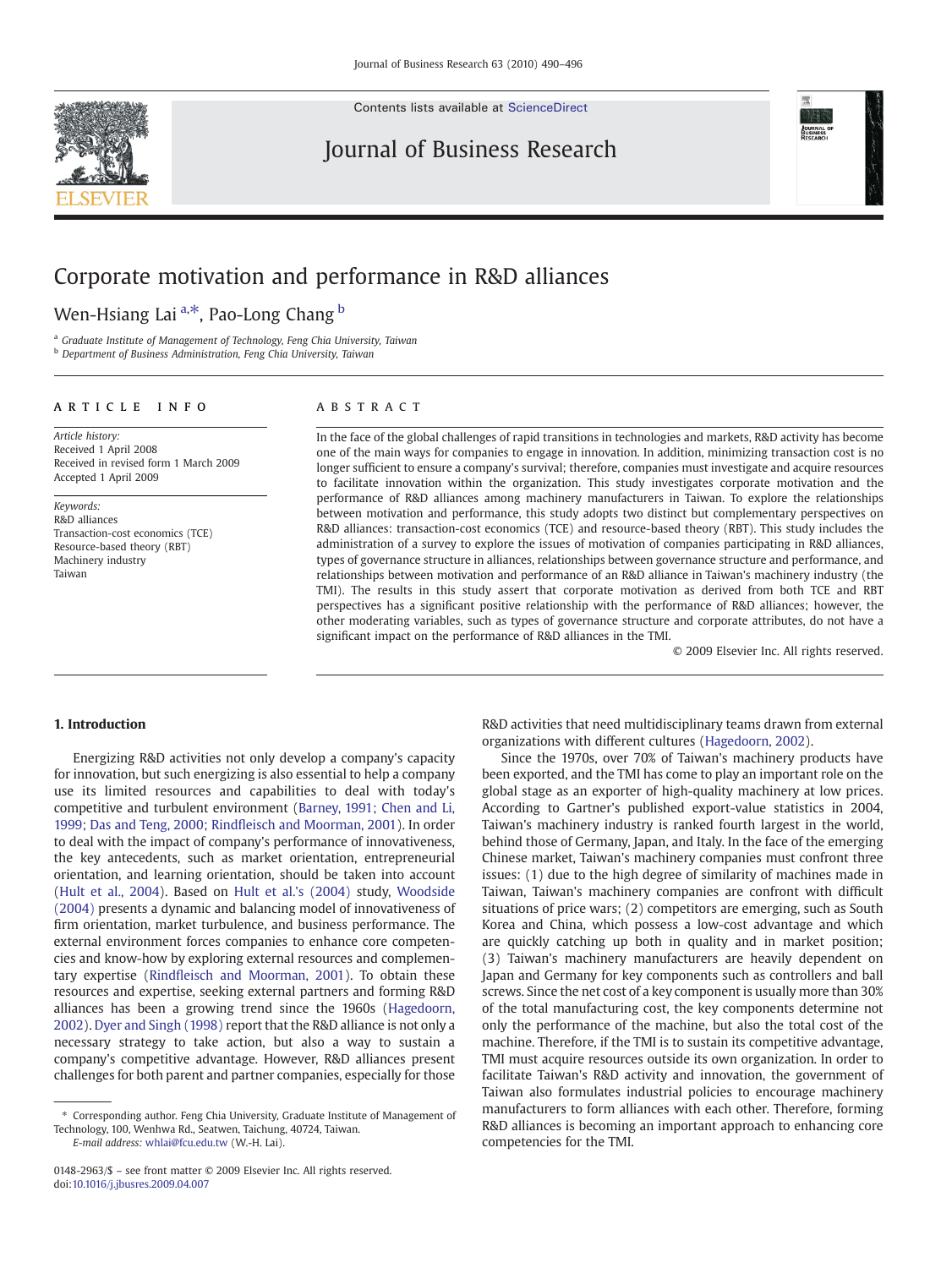To identify the actual relationships between initial intentions and ultimate performance of R&D alliances in the TMI, this study investigates the motivations which lead companies to participate in R&D alliances from the perspectives of TCE and RBT.

#### 1.1. Research background

Two or more companies in the same field usually form R&D alliances to constitute a new entity for R&D activities or technology development while continuing to compete with each other in the existing market. R&D alliances are also considered as a platform for exchanging and sharing knowledge and for accessing specific technologies ([Browning et al., 1995; Sakakibara, 1997; Teece, 1992](#page--1-0)). Some collaborative mechanisms, such as building central laboratories and setting up funding pools to outsource R&D activities, can support R&D alliances, and the so-called university–industry–government (UIG) linkage (the Triple Helix) also plays an important role in R&D alliances. Members of R&D alliances can amass a variety of resources, including capitals, talents, equipments, technologies, locations, and management skills. Moreover, members of these R&D alliances can share the huge expenses, operational costs, and risks associated with R&D activities ([Bayona et al., 2001; Lambe and Spekman, 1997;](#page--1-0) [Mowery, 1988\)](#page--1-0). [Das and Teng \(2000\)](#page--1-0) argue that different resource profiles determine the various types of R&D alliances and classified R&D alliances into four types: equity joint venture, minority equity alliance, bilateral contract-based alliance, and unilateral contractbased alliance. Most researchers agree to classify R&D alliances into two categories: equity-based and non-equity-based alliances [\(Das and](#page--1-0) [Teng, 2000; Dyer and Singh, 1998; Gulati, 1995; Hagedoorn, 2002;](#page--1-0) [Tallman and Shenkar, 1990](#page--1-0)). [Hagedoorn \(2002\)](#page--1-0) notes that since the early 1980s, the original mainstream trend of equity-based R&D alliances, such as joint ventures, is gradually being replaced by nonequity contractual agreements. By the late 1980s, non-equity contractual agreements had become the primary type of R&D alliance due to the increasing costs and failure rates of joint ventures, the risk of inappropriate use of intellectual property, and incompatibilities in strategic goals. Compared with the equity-based alliance, the nonequity alliance offers a more flexible and independent way to achieve greater commitment ([Hagedoorn, 2002](#page--1-0)).

#### 1.2. Transaction-cost economics (TCE)

[Coase's \(1937\)](#page--1-0) rudimentary concept of transaction cost points that due to environmental uncertainty and limited human rationality, the exchange process is imperfect, and therefore a transaction cost is inevitably generated. Even in a free market, resources usually cannot be well utilized; meanwhile, companies have taken on an important role in maximizing resource utilization, replacing the market in this role ([Coase, 1937\)](#page--1-0). The main idea of TCE is to economize on transaction cost. [Williamson \(1975\)](#page--1-0) indicates that the uncertainty, frequency, and asset specificity are three key characteristics of affecting the amount of transaction cost. [Williamson \(1975\)](#page--1-0) also expresses that the parametric uncertainty originates from the unpredictable economic changes, and the behavioral uncertainty indicates the individual's opportunistic behavior. [Williamson \(1985, p. 262\)](#page--1-0) further argues that transaction cost stems from "incomplete contracting," and Williamson divides the transaction cost into two types, "ex ante cost" and "ex post cost." "Ex ante cost" represents the costs of drafting, negotiating, and safeguarding an agreement, and "ex post cost" includes maladaption cost, haggling cost, setup and running cost, and bonding cost. TCE emphasizes on the perspective of economizing transaction cost, and some researchers address that due to R&D alliances, firms can share the fixed cost of R&D activities, mitigate possible risks, access desired or potential markets, realize the economics of scale, ease the fierce competitions ([Katz, 1986\)](#page--1-0), and obtain subsidies from the government [\(D'Aspremont and Jacquemin, 1988; Sakakibara, 2002](#page--1-0)).

According to the studies of [Henderson and Clark \(1990\)](#page--1-0) and [Pisano](#page--1-0) [\(1990\)](#page--1-0), the imperfection of TCE is that TCE does not consider internal resources, including technology capabilities, human resources, accumulated experiences, and organizational cultures. Hence, to compensate for this essential imperfection of TCE, this study uses resourcebased theory (RBT) to complement the deficiencies of TCE.

### 1.3. Resource-based theory (RBT)

Penrose's book, "[The Theory of the Growth of the Firm](#page--1-0)" (1959), discusses a company's growth from the viewpoint of inherited resources. In Penrose's view, a company's inherited and heterogeneous resources shape its uniqueness and exert a determining influence on its profits. [Wernerfelt \(1984\)](#page--1-0) further argues that companies should make their strategic decisions from the resource side rather than from the product side, and he illustrates how companies can garner competitive advantages by building resourceposition barriers by combining ownership of resources with acquisitions. Corporate resources include all assets, capabilities, organizational processes, company attributes, information, and knowledge that are able to improve the company's efficiency and effectiveness [\(Barney, 1991](#page--1-0)). However, nowadays the nature of competition is changing from a "war of position" to a "war of movement." Even though companies have competitive advantage, companies cannot sustain the competition for a long time due to the dynamic environment which involves both external competition and changing internal behaviors ([Stalk et al., 1992](#page--1-0)). [Teece \(1992\)](#page--1-0) notes that to cope with the dynamic environment, companies should exploit existing resources to build their dynamic capabilities, thus extending companies' competitive advantage over a longer period of time.

[Wade and Hulland \(2004\)](#page--1-0) argue that the attributes of resources determine whether a company can sustain its competitive advantage, and valuable, rare, and appropriate resources give companies short-term competitive advantage; however, sustained competitive advantage depends on whether resources are imitable, sustainable, and mobile. RBT emphasizes the value-added perspective. Based on RBT, firms seek R&D alliances for implementing value-creation strategy by acquiring complementary resources, taking full advantage of existing resources, entering new markets, developing new products, and possessing innovation capabilities [\(Dickson and Weaver, 2005; Sakakibara, 2002\)](#page--1-0). Furthermore, [Das and Teng \(2000\)](#page--1-0) argue that the characteristics of resource essentially affect the formation and performance of R&D alliances.

#### 1.4. Empirical influence of research-alliance governance structures

[Hagedoorn \(2002\)](#page--1-0) addresses that since the early 1980s, equitybased alliances have become less attractive than non-equity-based alliances for three main reasons: (1) high cost of forming equity-based alliances [\(Kogut, 1988](#page--1-0)), (2) high risk of knowledge misappropriation, and (3) incompatibility of strategic goals between companies [\(Harrigan, 1985\)](#page--1-0). Hagedoorn also indicates that high-tech industries tend to use contractual agreements (i.e., non-equity-based alliances), whereas low-tech and medium-tech industries tend to use jointventure alliances (i.e., equity-based alliances). In [Tallmans and](#page--1-0) [Shenkar's \(1990\)](#page--1-0) empirical study, Tallman and Shenkar indicate that companies tend to use non-equity contractual forms if the resource in question consists of a specific technology (e.g., specialized machinery). On the other hand, if the resource in question consists of an implicit technology (e.g., know-how), companies tend to use equitybased alliance forms. From the TCE perspective, if the transaction objective is a needed complementary resource or if the transaction has a higher transaction cost, the company is more likely to use an equity-based alliance; if the transaction objective is a high possibility that the resource will be incidentally transferred (i.e., it cannot be well protected against misappropriation) or if the transaction objective might affect the company's brand image, the company is more likely